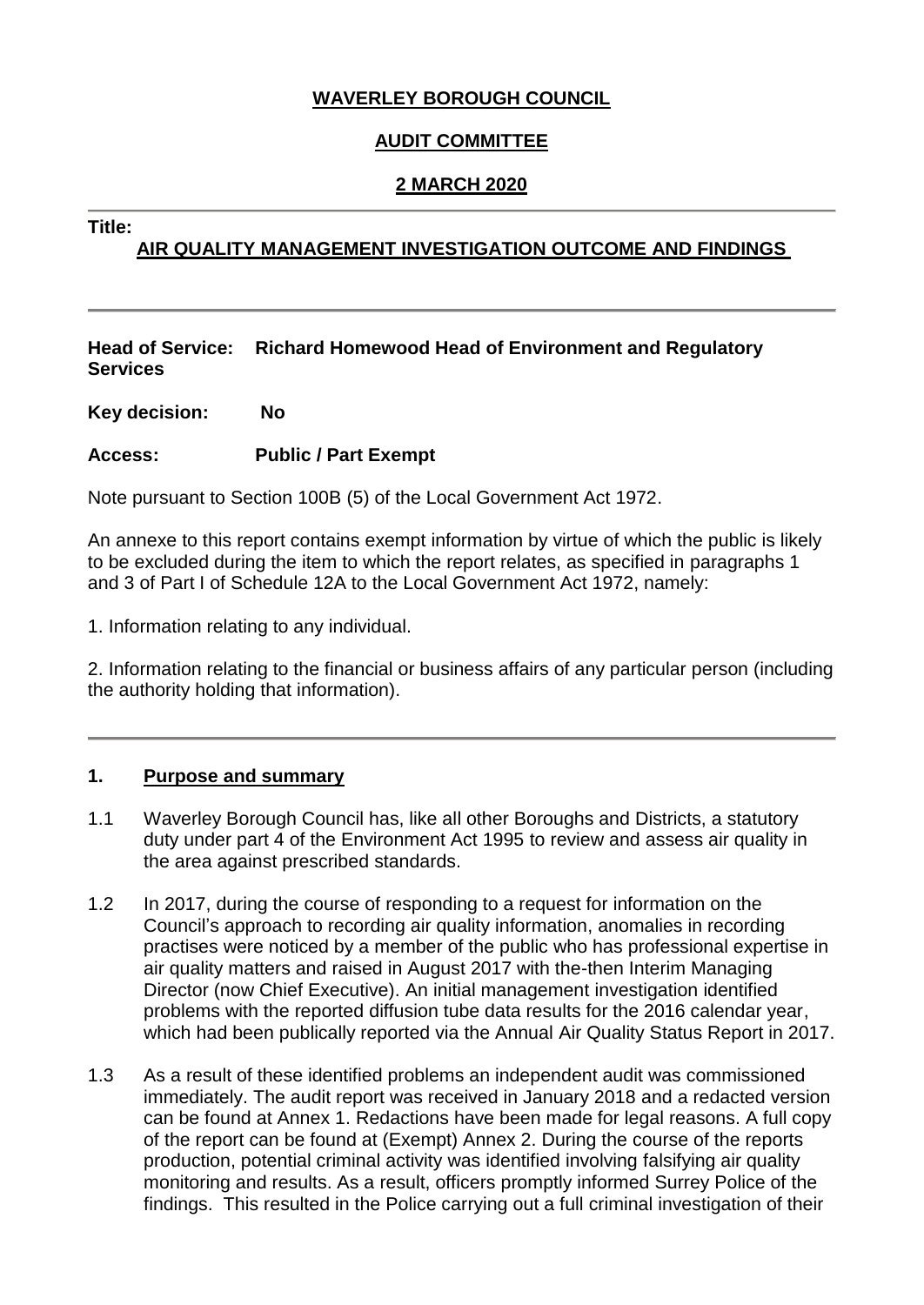own.

1.4 This report details the outcome of that process and the subsequent action taken by the Police and the Crown Prosecution Service, which resulted in the criminal conviction of a former member of Waverley Borough Council staff.

# **2. Recommendation**

2.1 It is recommended that : The strengthened governance arrangements are considered and endorsed by Audit Committee.

# **3. Reason for the recommendation**

 3.1 To ensure that members of the Audit Committee have had the opportunity to consider the adequacy of the governance arrangements put in place following the air quality incident described in this report and to confirm their endorsement of these arrangements.

# **4. Background**

4.1 The independent audit report at Annexe 1 outlines the investigation into these air quality anomalies and its findings in some detail. Following this investigation the Council consulted with Surrey Police as it appeared that offences had been committed. They subsequently carried out an investigation, with Waverley Borough Council's full cooperation.

 In August 2019, the former Environmental Health Officer responsible for this area of the service, Ann-Marie Wade, was charged with 3 counts of fraud

- Count 1: Fraud in relation to the air quality figures for March to December 2015;
- Count 2: Fraud in relation to the air quality figures for 2016;
- Count 3: Fraud in relation to mileage claimed for collecting diffusion tubes in 2016.
- 4.2 This subsequently resulted in consultation between Surrey Police, Waverley Borough Council and the Crown Prosecution Service (CPS). On 4 November 2019 the defendant pleaded guilty at Guildford Crown Court to Counts 1 and 2. The defendant pleaded not guilty to Count 3 and the CPS decided not to proceed with Count 3. This is common practice where a defendant has pleaded guilty to other counts on an indictment.
- 4.3 On 12<sup>th</sup> December 2019, at a hearing in Guildford Crown Court, His Honour Judge Taylor sentenced Ms Wade to 12 months imprisonment suspended for 18months and 150 hours of unpaid work. Ms Wade was ordered to pay prosecution costs of £1,500.
- 4.4 Since the initial investigation several changes have been made within the Environmental and Regulatory Service. Management capacity has been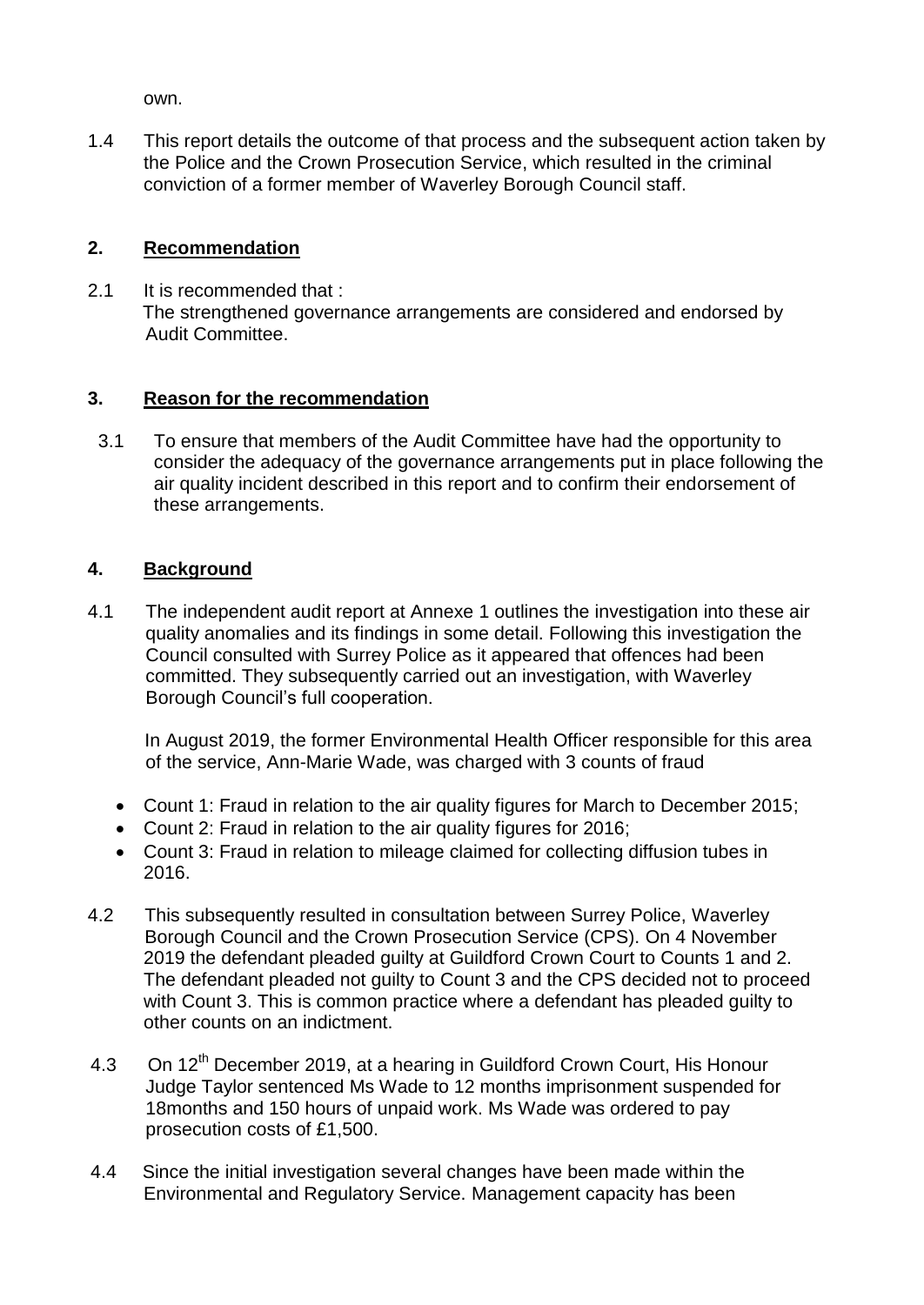addressed to ensure that general supervision is, in future, at a sufficiently operational level of detail.

To strengthen the controls around the way the data is produced by Waverley Borough Council two separate air quality contracts have been instigated relating to monitoring and reporting of data.

 The separation of these functions to two contracts further ensures the independent verification of data integrity going forward. In addition to these controls, the month by month data that is produced is published on the web to provide further public accountability.

4.5 The circumstances outlined above are extremely unusual. The fictitious results did not show any trend: i.e. were neither consistently higher than predicted nor were they consistently lower. No motive is clear and the defendant did not appear to gain personally from the fraud. Nevertheless, the independent audit report and the court hearings made clear that the provision of false air quality was clearly the responsibility of the individual perpetrator. In describing the "extremely important function" carried out by the post-holder, His Honour Judge Taylor said: "Part of your job was to collect and replace the tubes, send them for laboratory analysis and then receive and collect the results, and then use those results to prepare the annual statutory air quality status report, which would be sent to Defra and published. And it's that failure that I have to sentence you for."

## **5. Relationship to the Corporate Strategy and Service Plan**

5.1 The Corporate Strategy describes Waverley Borough Council as an authority, which promotes and sustains a sense of responsibility for the environment, promoting biodiversity and protecting our planet. We are also committed to taking action on air quality issues.

To honour these commitments we need to ensure that the air quality data that we produce is accurate and that we have strong governance around it.

## **6. Implications of decision**

#### **6.1 Resource (Finance, procurement, staffing, IT)**

There are no additional financial requirements because of this report as it seeks to update the Audit Committee on the current situation. Changes to the way data is collected and reported were implemented within existing budgets.

#### **6.2 Risk management**

The management actions taken following this case have sought to reduce the risk to the authority. However, in this case reputational damage was done to Waverley by the criminal actions of an individual.

#### **6.3 Legal**

The strengthened governance arrangements ensure the Council can comply with its obligations under Part 4 of the Environment Act 1995.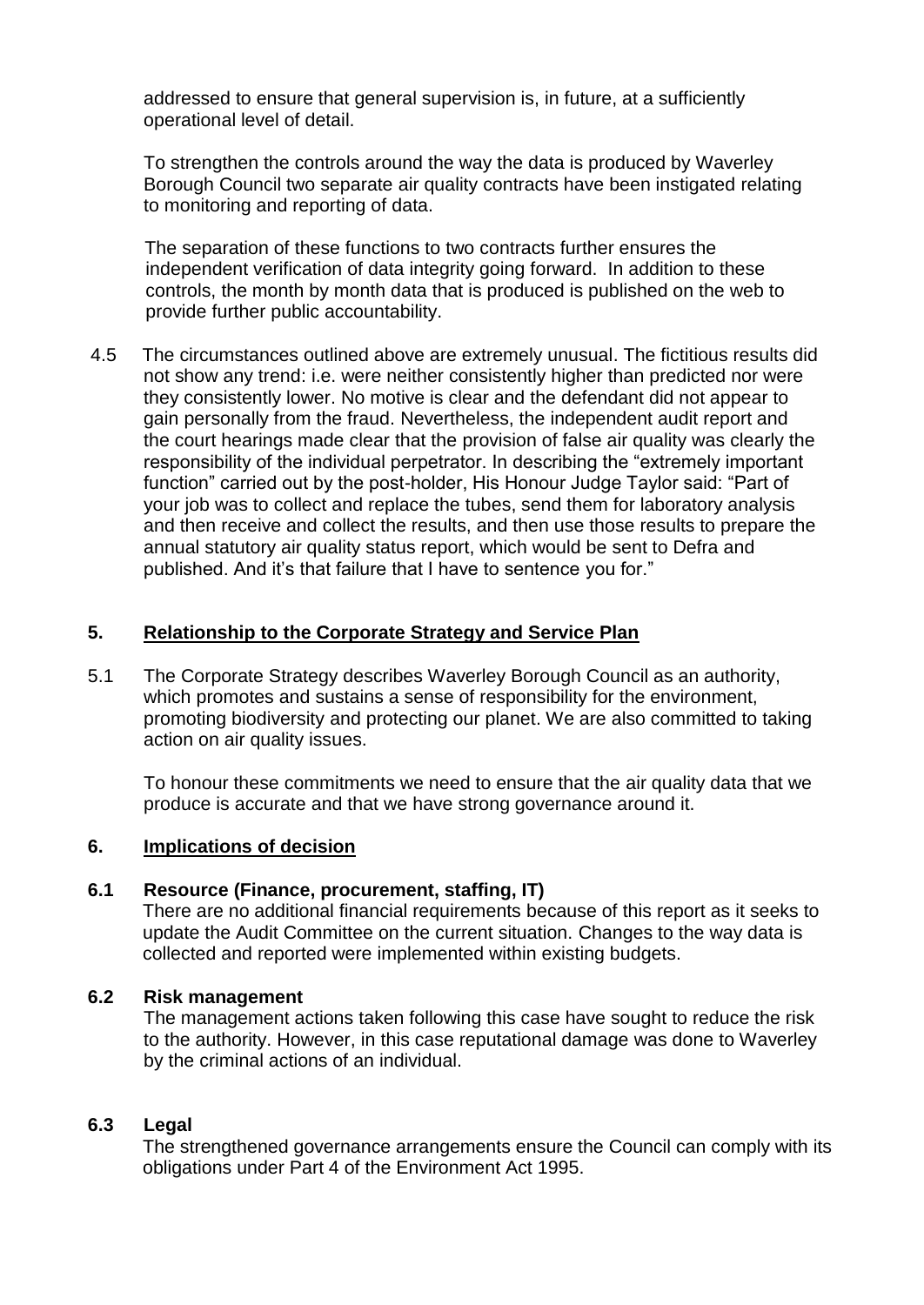The legal issues within this case have been numerous and complex, with the Council having needed throughout to give careful consideration to sensitivities surrounding employment law matters, the Police's criminal investigation and the Council's obligation to keep the public as informed as could be permitted regarding the matter. This has meant the Council needing to release information only at appropriate junctures through the lives of the Council's investigation, the Police's investigation and the criminal prosecution. Legal advice has been sought throughout from the Council's Legal Services team.

# **6.4 Equality, diversity and inclusion**

There are no direct equality, diversity or inclusion implications in this report. Equality impact assessments are carried out when necessary across the council to ensure service delivery meets the requirements of the Public Sector Equality Duty under the Equality Act 2010.

## **6.5 Climate emergency declaration**

Understanding air quality in the Borough is a critical component of the Climate Emergency Declaration. Our local environmental quality data needs to be robust and accurate to enable us to assess the impact on public health and the environment.

## **7. Consultation and engagement**

7.1 Consultation is not appropriate for this action.

## **8. Other options considered**

8.1 As an update report no other options are appropriate however we welcome comments on any matter.

## **9. Governance journey**

- 9.1 Regular updates have been provided to the Overview and Scrutiny Committees throughout the progress of the investigation and court proceedings during and the matter is listed and discussed within the Annual Governance Statement and through the Air Quality Steering Group.
- 9.2 The reports in Annex 1 and 2 are published in their original form. It should be noted that - Para 2.5 should read December 2017 Para 3.7, 3.8 and 3.9 are miss numbered and should read 3.5, 3.6 and 3.7.

#### **Annexes:**

Annexe 1 – Southern Internal Audit Partnership - Waverley Borough Council Investigation report Air Quality Management (2017/18): (redacted)